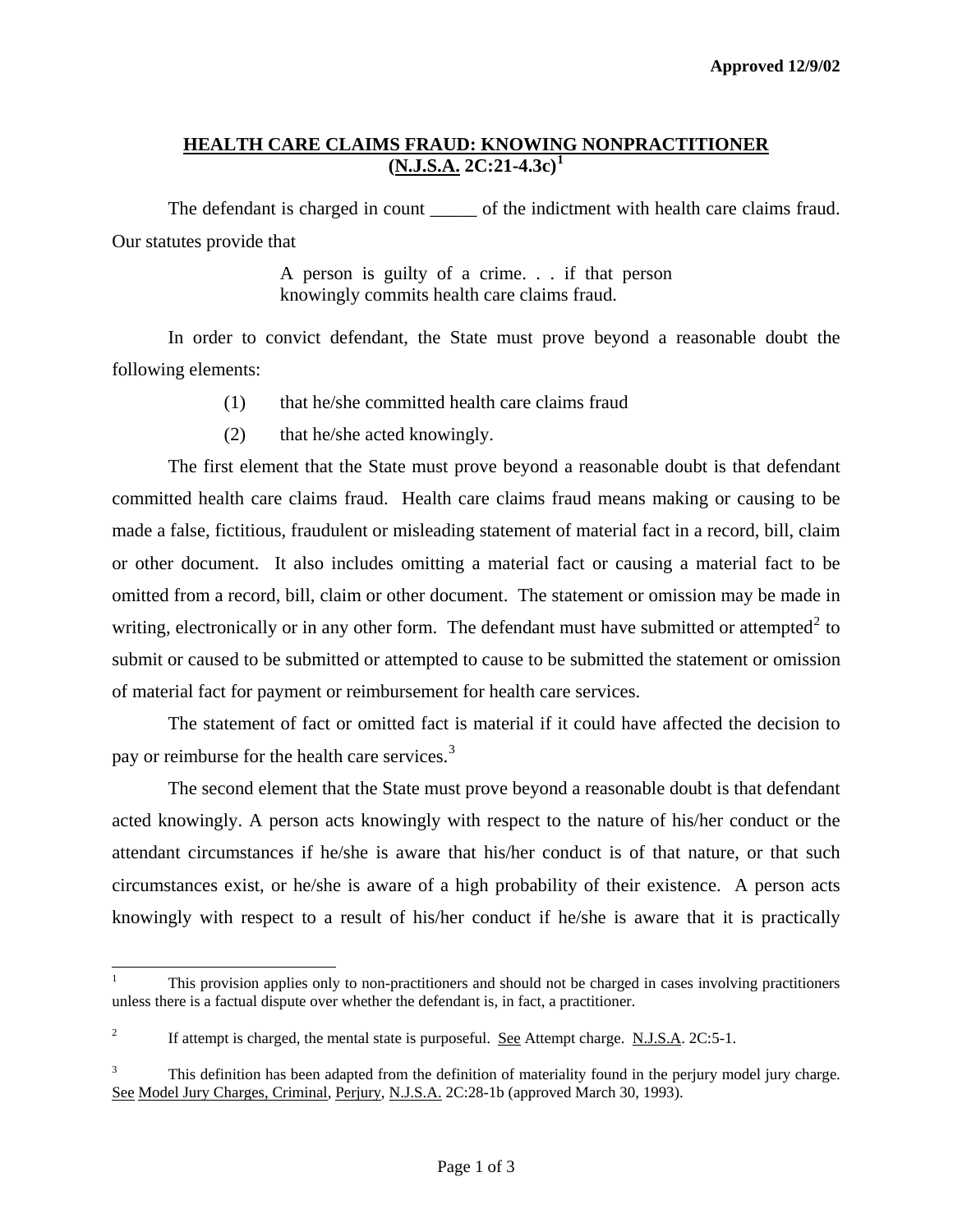#### **HEALTH CARE CLAIMS FRAUD KNOWING NONPRACTITIONER N.J.S.A. 2C:21-4.3c**

certain that his/her conduct will cause such a result. "Knowing," "with knowledge," or equivalent terms have the same meaning. Knowingly is a state of mind and cannot be seen and can only be determined by inference from conduct, words or acts. Therefore, it is not necessary that witnesses be produced by the State to testify that a defendant said that he/she knowingly did something. His/Her knowledge may be gathered from his/her acts and his/her conduct and from all he/she said and did at the particular time and place and from all the surrounding circumstances reflected in the testimony [and evidence adduced at trial].

### **[CHARGE IF APPLICABLE]**

## **INFERENCE #1[4](#page-0-3)**

 If you find that defendant submitted, attempted to submit, caused to be submitted or attempted to cause to be submitted any record, bill, claim or other document for treatment or procedure without his/her associate having performed the assessment of the physical [or mental] condition of the patient or client that would be necessary to determine the appropriate course of treatment, then you may infer that the statement of facts in the record, bill, claim or document submitted for payment or reimbursement for treatment or procedure was false, fraudulent or misleading.

# **INFERENCE #2[5](#page-1-0)**

l

If you find that submitted, attempted to submit, caused to be submitted or attempted to cause to be submitted records, bills, claims or other documents for more treatments or procedures than can be performed during the time in which the treatments or procedures were represented to have been performed, then you may infer that the statement of facts in the record, bill, claim or document submitted for payment or reimbursement for treatment or procedure was false, fraudulent or misleading.

An inference is a deduction of fact that may be drawn logically and reasonably from

<sup>4</sup> N.J.S.A. 2C:21-4.3f(1). Ordinarily, this inference will be applicable only to a medical practitioner. In a case where the inference is applicable only to one defendant but not another, a limiting instruction must be given to the jury.

<span id="page-1-1"></span><span id="page-1-0"></span><sup>5</sup> N.J.S.A. 2C:21-4.3f(2). Absent some evidence that a nonpractitioner had knowledge of the number of procedures or treatments being claimed and the time during which they were claimed to have been performed, as well as how long it should take to perform such procedures or treatments, this inference should not be charged with respect to such persons.